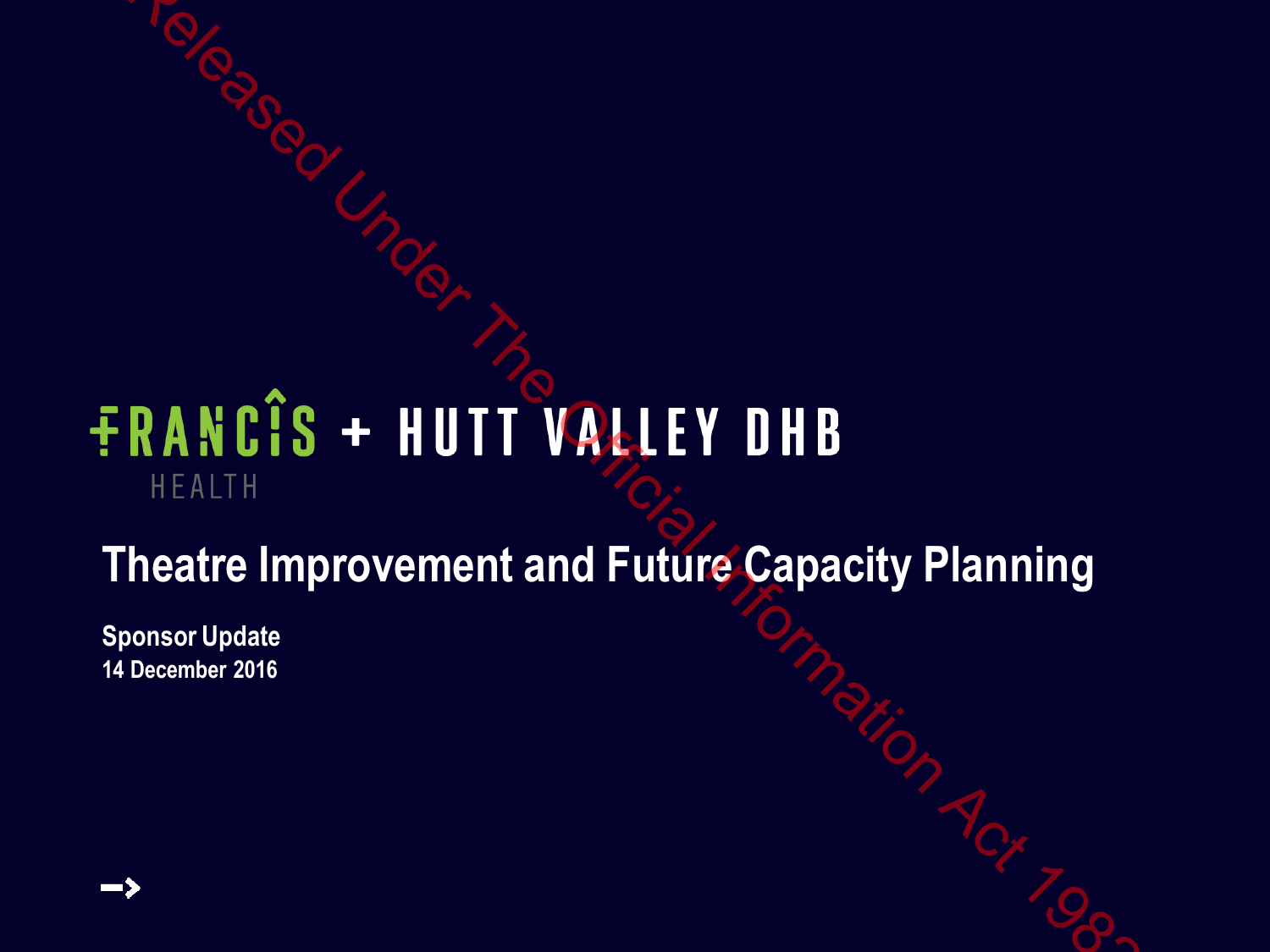



|                                                    | <b>GET SMARTE</b>                |
|----------------------------------------------------|----------------------------------|
|                                                    |                                  |
|                                                    | Slide No.                        |
|                                                    | $3-6$                            |
|                                                    | $7-9$                            |
|                                                    | 10                               |
|                                                    | 11                               |
|                                                    | 12                               |
|                                                    | 13                               |
|                                                    | 14                               |
| <b>Hutt Valley DHB</b><br>Perioperative Department | HUTT VALLEY OHB<br><b>AEALTH</b> |
|                                                    | I Hatch                          |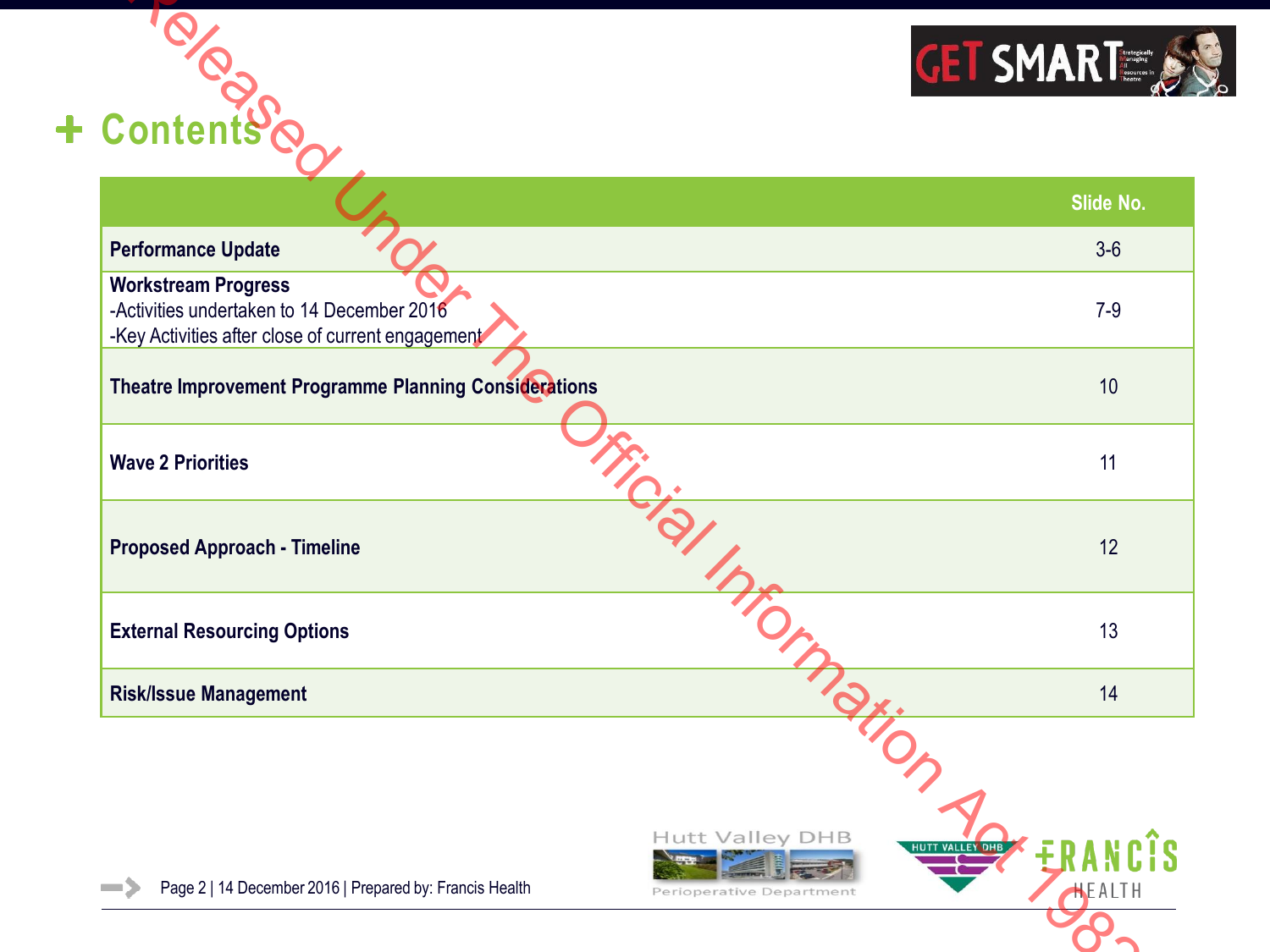

- **+ Performance Update**
- Improvement in overall theatre performance following commencement of the theatre productivity improvement project (May – Nov 2016) Examples the Control Presence 2016 Presence For Presence Presence Presence Presence Presence Presence Of Department of the Understand Information Act 1982 (May – Nov 2016)<br>
Increase in total operations and lists used compa
	- Increase in total operations and lists used compared to last year (May-Nov 2015)
		- 4% increase in lists used
		- 11% increase in ops completed
	- RMO strike in October 2016 resulted in a loss of approximately 20 lists, 40-50 operations which translates to a reduction in approximately 40-50 CWD



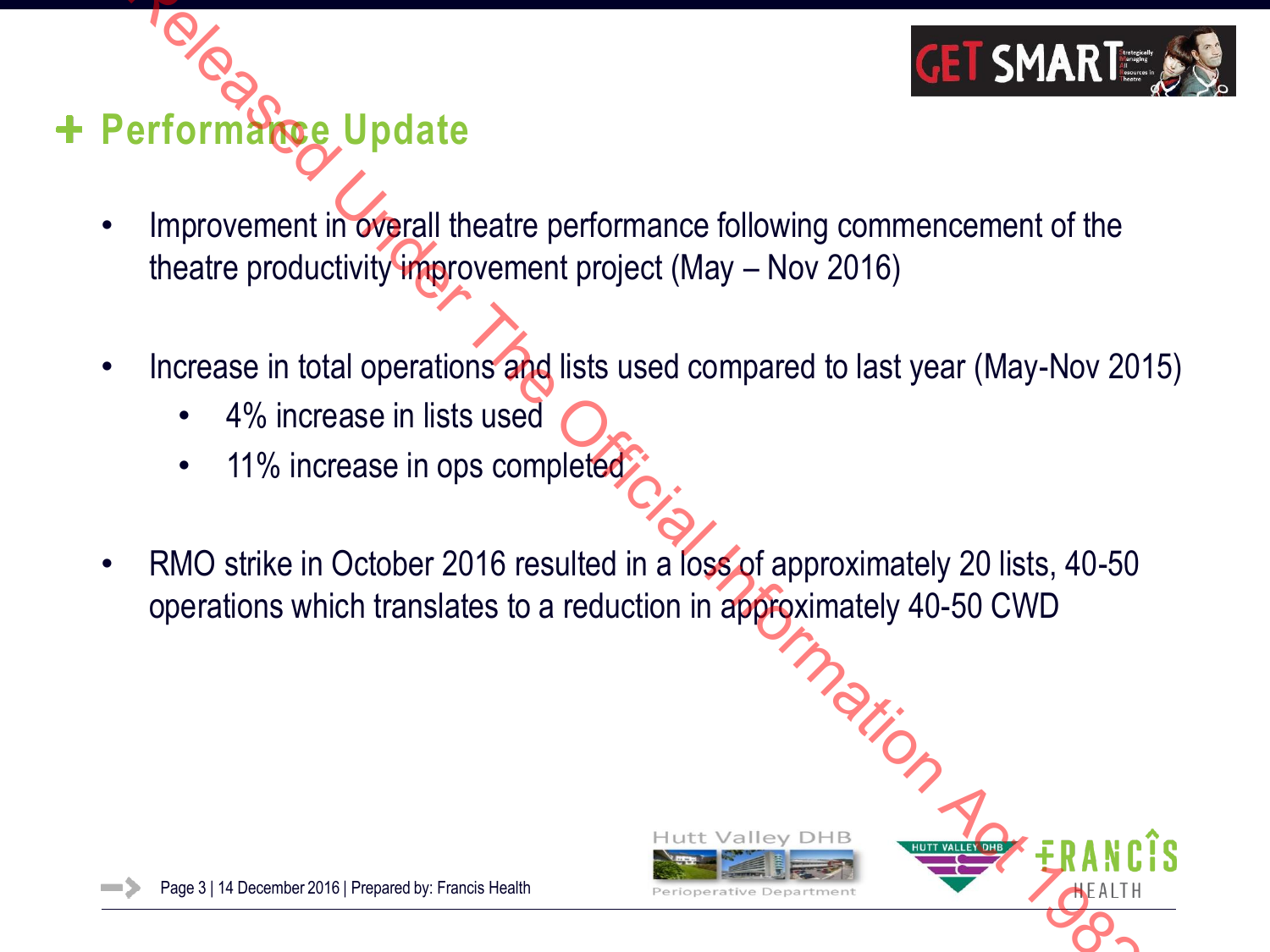

• Approx. 20 lists lost because of strike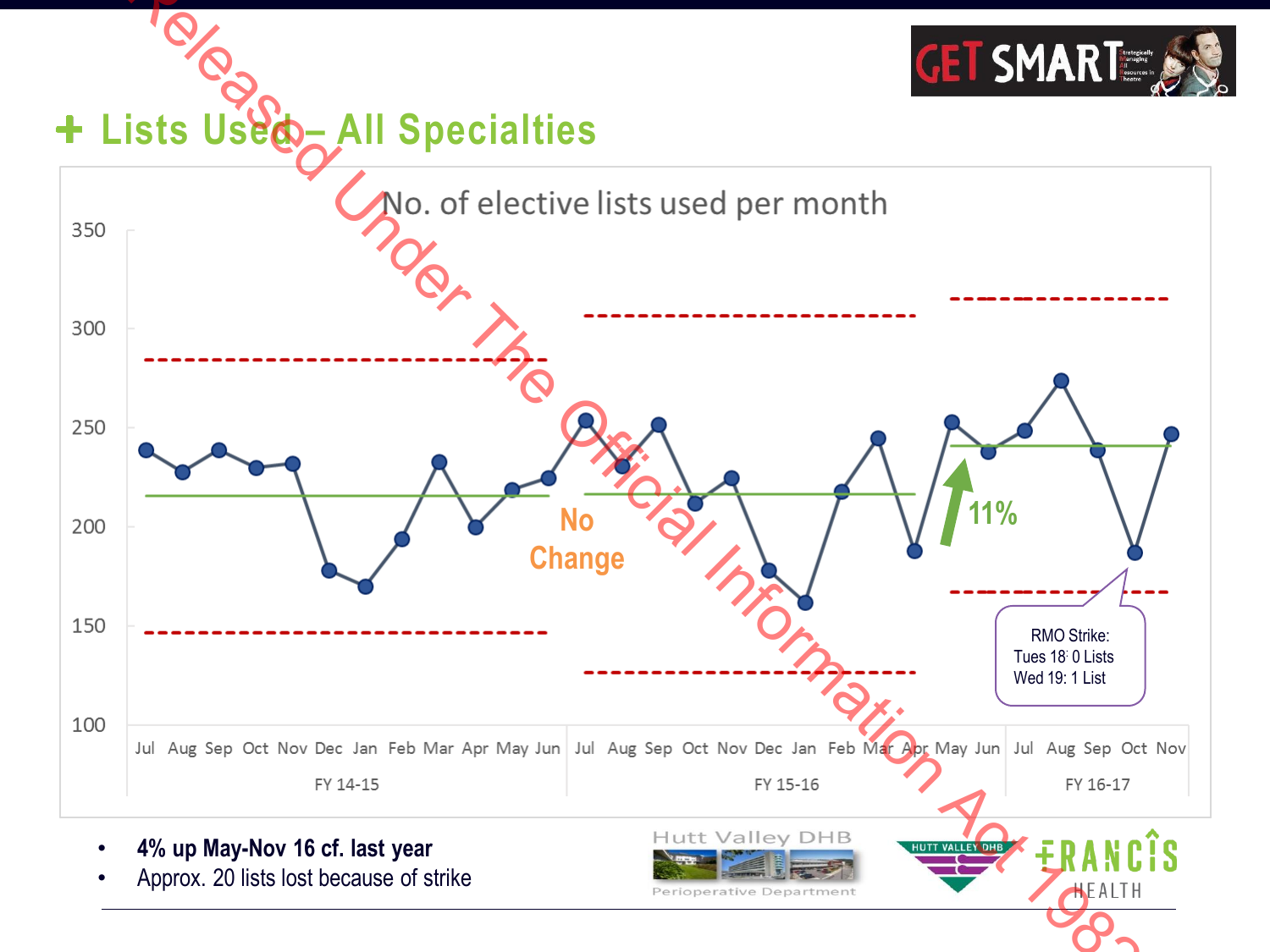

### **Operations Completed – All Specialties** ╋

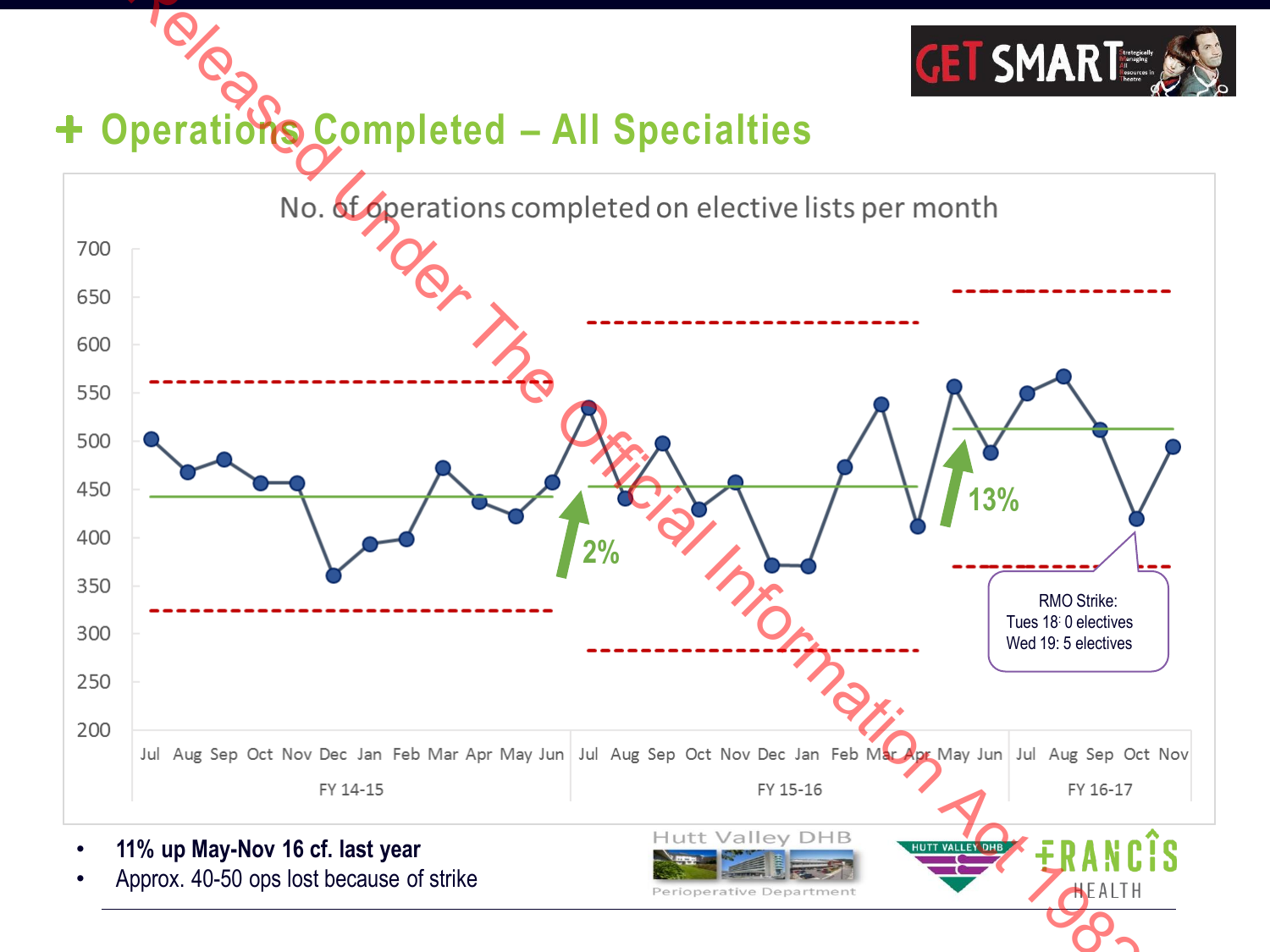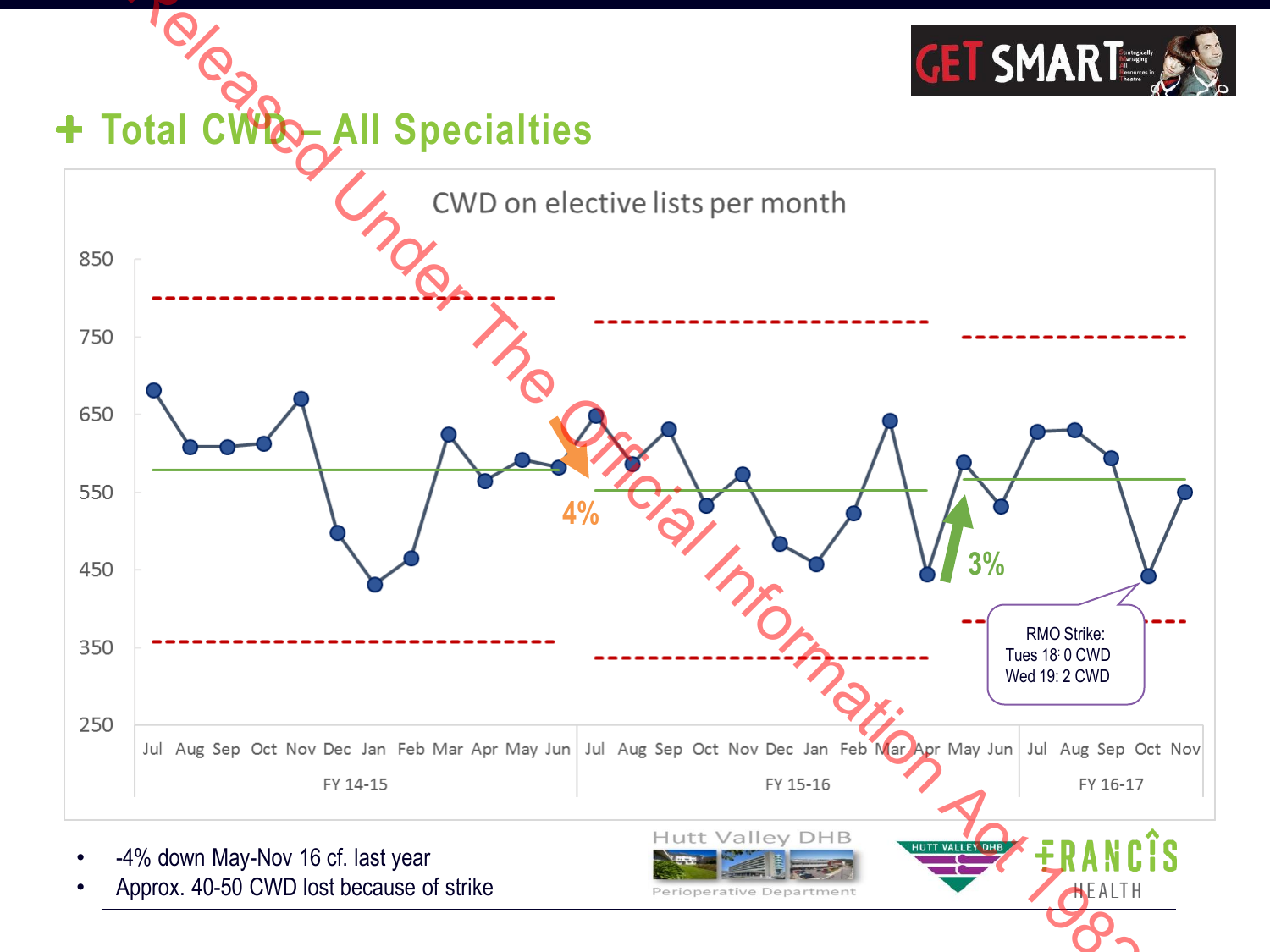



| + Workstream Progress             |                             |                                                         |                                                                                                                                                                                                                                                                                                                                          |                                                                                                                                                                                                                                           |
|-----------------------------------|-----------------------------|---------------------------------------------------------|------------------------------------------------------------------------------------------------------------------------------------------------------------------------------------------------------------------------------------------------------------------------------------------------------------------------------------------|-------------------------------------------------------------------------------------------------------------------------------------------------------------------------------------------------------------------------------------------|
|                                   |                             | <b>Red = Off Track</b>                                  | <b>STATUS SUMMARY</b><br><b>Amber</b> = Generally on track, minor issues                                                                                                                                                                                                                                                                 | Green $=$ On track                                                                                                                                                                                                                        |
| <b>Wave 1 Priority</b>            | <b>RAG</b><br><b>Status</b> |                                                         | <b>Key Achievements</b><br>to 14 December 2016                                                                                                                                                                                                                                                                                           | <b>Challenges and Opportunities</b>                                                                                                                                                                                                       |
| 1. Acute and Elective<br>Capacity |                             |                                                         | FY17/18 schedule modelling based on demand<br>APR airflow assessment completed<br>Additional plastics acute lists trialled                                                                                                                                                                                                               | Moving appropriate procedures out of theatre to<br>other location may require capital and operational<br>investment                                                                                                                       |
| 2. Flexible Roster<br>Model       |                             | $\overline{\phantom{a}}$<br>roster                      | Reached agreement on even session times to trial<br>within a 9 hour roster model<br>ATR for additional FTE to support current 8 hour<br>model has been approved (in principle)<br>Detailed cost analysis undertaken to determine<br>additional FTE requirements to implement 9 hour<br>High level of HR consultation to inform decisions | Delay in approval for additional FTEs to support<br>service delivery under current 8 hour model<br>Unable to proceed with 9 hour roster trial with<br>existing nursing staff budget and without minimum<br>number of willing participants |
|                                   |                             | Page 7   14 December 2016   Prepared by: Francis Health | <b>Hutt Valley DHB</b><br>Perioperative Department                                                                                                                                                                                                                                                                                       | HUTT VALLEY OHB<br><b>KEALTH</b>                                                                                                                                                                                                          |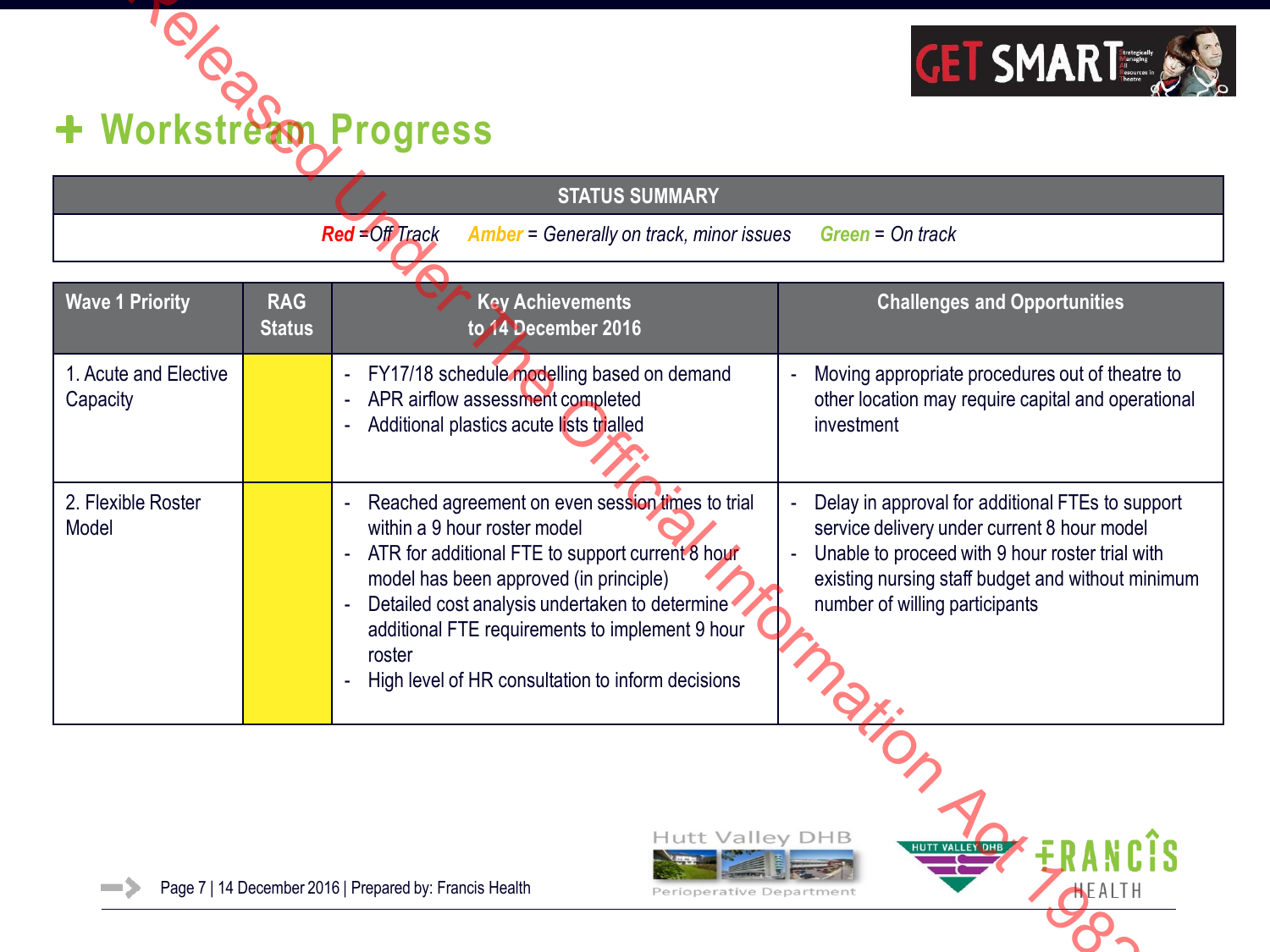



|                                                             | + Workstream Progress                                   |                                                                                                                                                                                                                                                                                                                                     | <b>GET SMARTE</b>                                                                                                                            |
|-------------------------------------------------------------|---------------------------------------------------------|-------------------------------------------------------------------------------------------------------------------------------------------------------------------------------------------------------------------------------------------------------------------------------------------------------------------------------------|----------------------------------------------------------------------------------------------------------------------------------------------|
|                                                             | <b>Red = Off Track</b>                                  | <b>STATUS SUMMARY</b><br><b>Amber</b> = Generally on track, minor issues                                                                                                                                                                                                                                                            | Green = $On$ track                                                                                                                           |
|                                                             |                                                         |                                                                                                                                                                                                                                                                                                                                     |                                                                                                                                              |
| <b>Wave 1 Priority</b>                                      | <b>RAG</b><br><b>Status</b>                             | <b>Key Achievements</b><br>to 14 December 2016                                                                                                                                                                                                                                                                                      | <b>Challenges and Opportunities</b>                                                                                                          |
| 3. Elective booking,<br>scheduling and list<br>construction | scheduling principles<br>list management                | Implemented new elective booking process across<br>three specialties - Gynae, Ortho, Gen Surg<br>Established and implemented booking and<br>Electronic elective booking form developed and<br>undergoing user acceptance testing.<br>Streamlined communication among CNC Liaison,<br>CNC Theatre, SAU and Booking Office to support | Challenges with construction of Ortho lists (CNC<br>$\blacksquare$<br>Liaison for Ortho will start 9 Jan 2017 to support<br>improvements)    |
| 4. Professional<br><b>Standards</b>                         |                                                         | Theatre Charter completed and launched (available<br>on HVDHB intranet) and will be framed in theatre                                                                                                                                                                                                                               | Identify interventions and KPIs to support<br>implementation<br><b>Establish governance structure to oversee review</b><br>and audit process |
|                                                             | Page 8   14 December 2016   Prepared by: Francis Health | <b>Hutt Valley DHB</b><br>Perioperative Department                                                                                                                                                                                                                                                                                  | <b>HUTT VALLEY OHB</b><br><b>KEALTH</b>                                                                                                      |



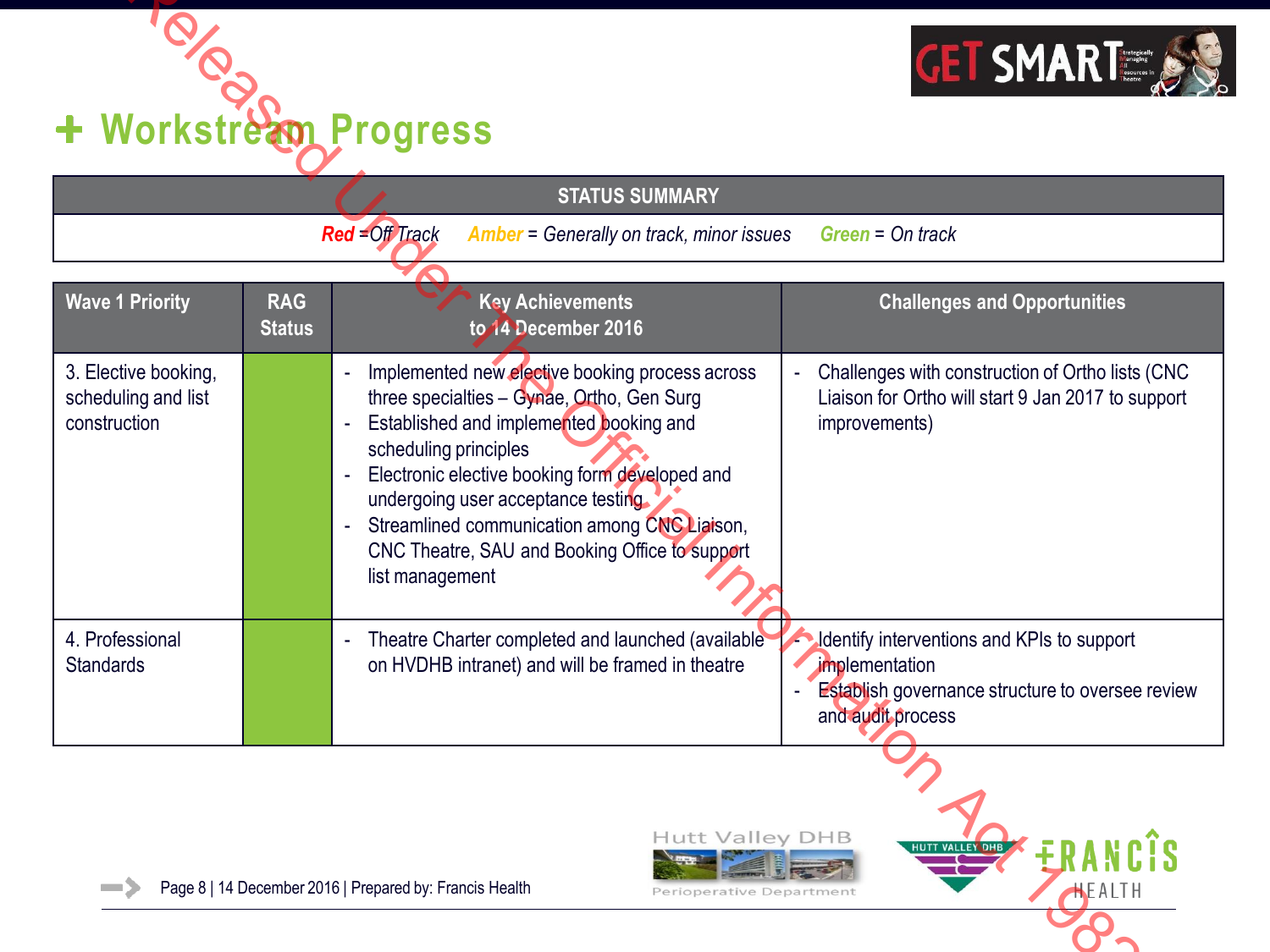

# Wave 1 Priorities – Key Activities after 16 December 2016

|                                                                           | <b>GET SMARTE</b><br>+ Wave 1 Proprities - Key Activities after 16 December 2016<br><b>APPROACH</b>                   |                                                                                                                |                                                                                                                                                                               |  |
|---------------------------------------------------------------------------|-----------------------------------------------------------------------------------------------------------------------|----------------------------------------------------------------------------------------------------------------|-------------------------------------------------------------------------------------------------------------------------------------------------------------------------------|--|
| <b>WAVE 1 PRIORITY</b>                                                    | <b>Embed</b>                                                                                                          | <b>Roll out</b>                                                                                                | <b>Progress</b>                                                                                                                                                               |  |
| 1. Acute and Elective<br><b>Capacity</b>                                  |                                                                                                                       |                                                                                                                | - FY 17/18 capacity modelling<br>Review of options to move<br>appropriate activity from theatre<br>to appropriate location<br>Develop business case/s to<br>support decisions |  |
| 2. Flexible Roster                                                        |                                                                                                                       | 9 hour roster model trial                                                                                      |                                                                                                                                                                               |  |
| 3. Elective Booking,<br><b>Scheduling and List</b><br><b>Construction</b> | Revised booking and list<br>construction process                                                                      | - Revised process implemented<br>across remaining specialties<br>- Electronic elective surgery<br>booking form | Visit Lakes DHB to review pre-<br>assessment processes                                                                                                                        |  |
| 4. Professional Standards                                                 | - Theatre charter<br>- KPIs and audit approach                                                                        |                                                                                                                |                                                                                                                                                                               |  |
| 5. Data                                                                   | - Standardised measurement<br>and reporting (i.e. theatre<br>dashboard, data definitions,<br>specialty level reports) |                                                                                                                |                                                                                                                                                                               |  |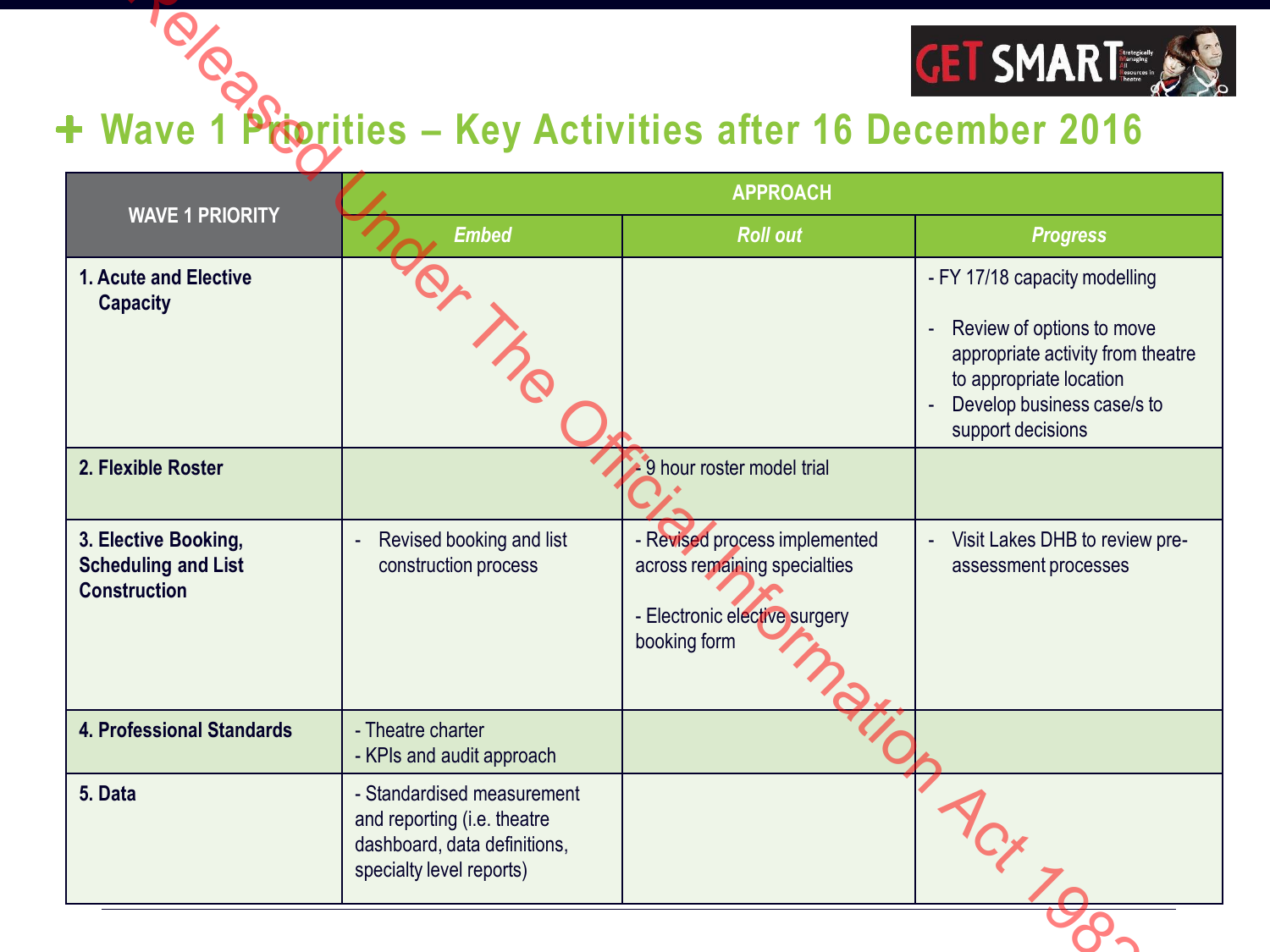

### **+ Theatre Hoppovement Programme Planning Considerations**

- **Internal Resources & Skillset**
- Building internal capability to support programme delivery
	- Business Improvement & Process Design: Dawn Livesey, Rebecca Kay
	- Improvement Programme Planning & Sustainability: Tania Grieve, Lis Browne
	- Additional resources to consider: Business Analyst, Project Manager
- **External Support**
- Requirement/need for external resourcing to support the delivery of current initiatives and planning of future improvement activities Relative Manuformation Programme Planning Consideration<br>
Relative Manuformation<br>
Requirement Programme Planning at Sustainability: Tania Grieve, Lis Brow<br>
Process Design: Dawn Livesey, Rebecca Kay<br>
Proprovement Programme P



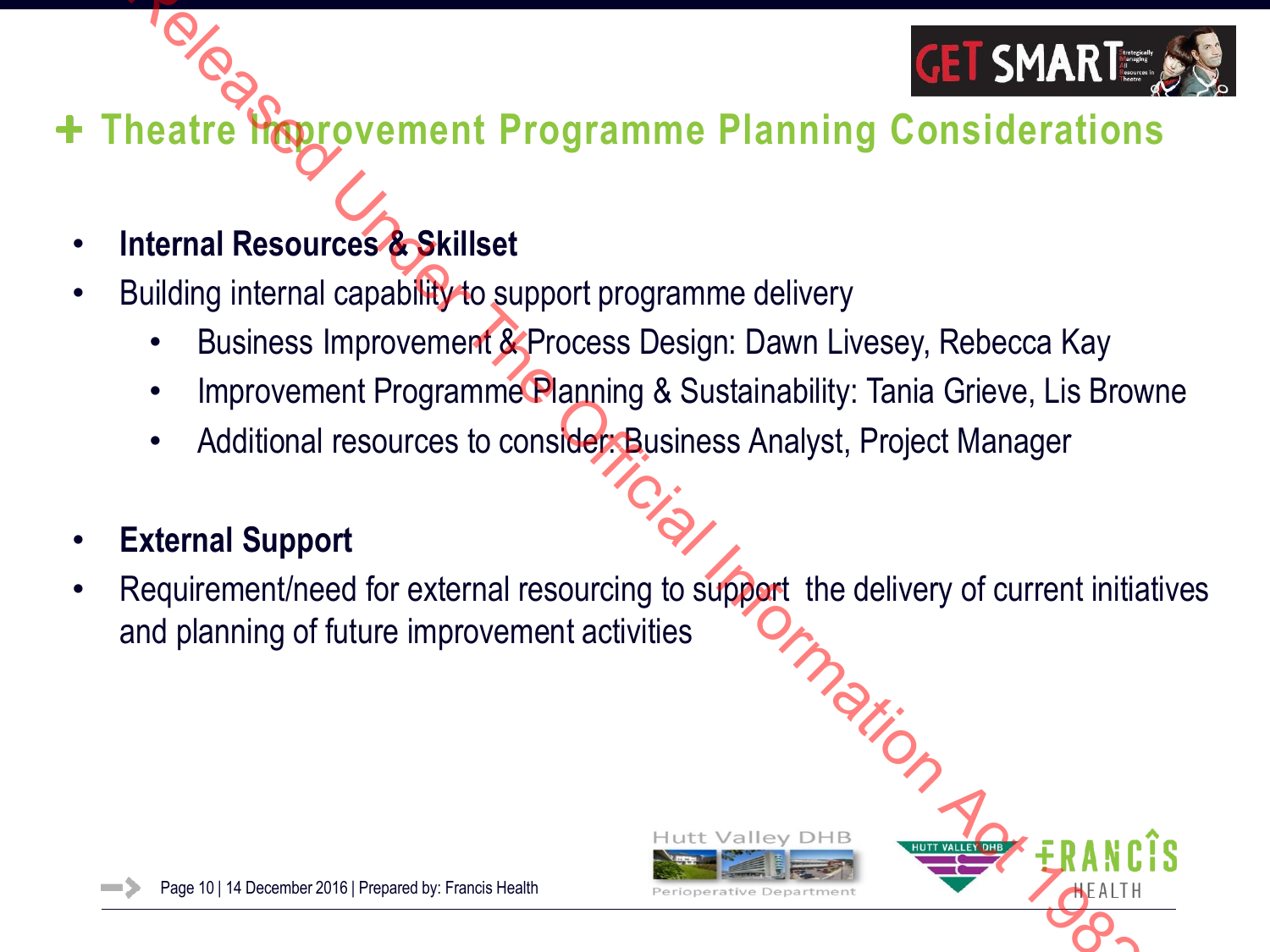

Timing of Wave 2 priorities will be dependent on [internal/external] support

### **Options**

- 1. Specialty Approach (i.e. identification of specialty improvement initiatives)
- 2. Prioritisation 'sticky dot' exercise
- 3. Perioperative department structure (i.e. FTEs)
- 4. Consistent Teams/ Flow

**Wave 2 Priorities**

5. Wave 1 enhancements (i.e. preassessment process within elective booking workstream) France 2 Priorities<br>
Fining of Wave 2 priorities<br>
Specialty Approach (i.e. identification of specialty improvement initiatives)<br>
Prioritisation 'sticky dot' exercise<br>
Perioperative department structure (i.e. FES)<br>
Consiste



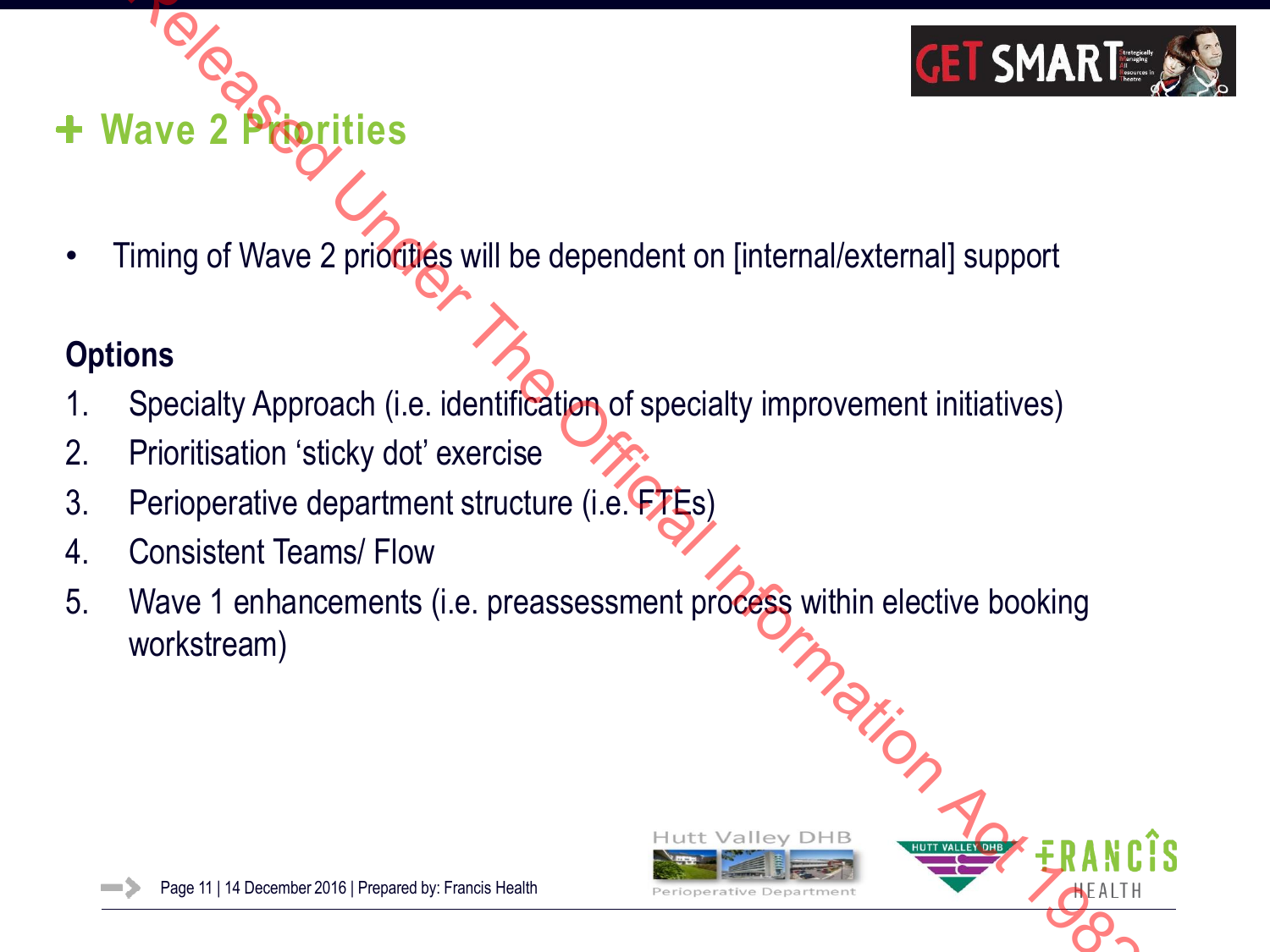

## **Proposed Approach: Timeline (mid-Jan to June 2017)**